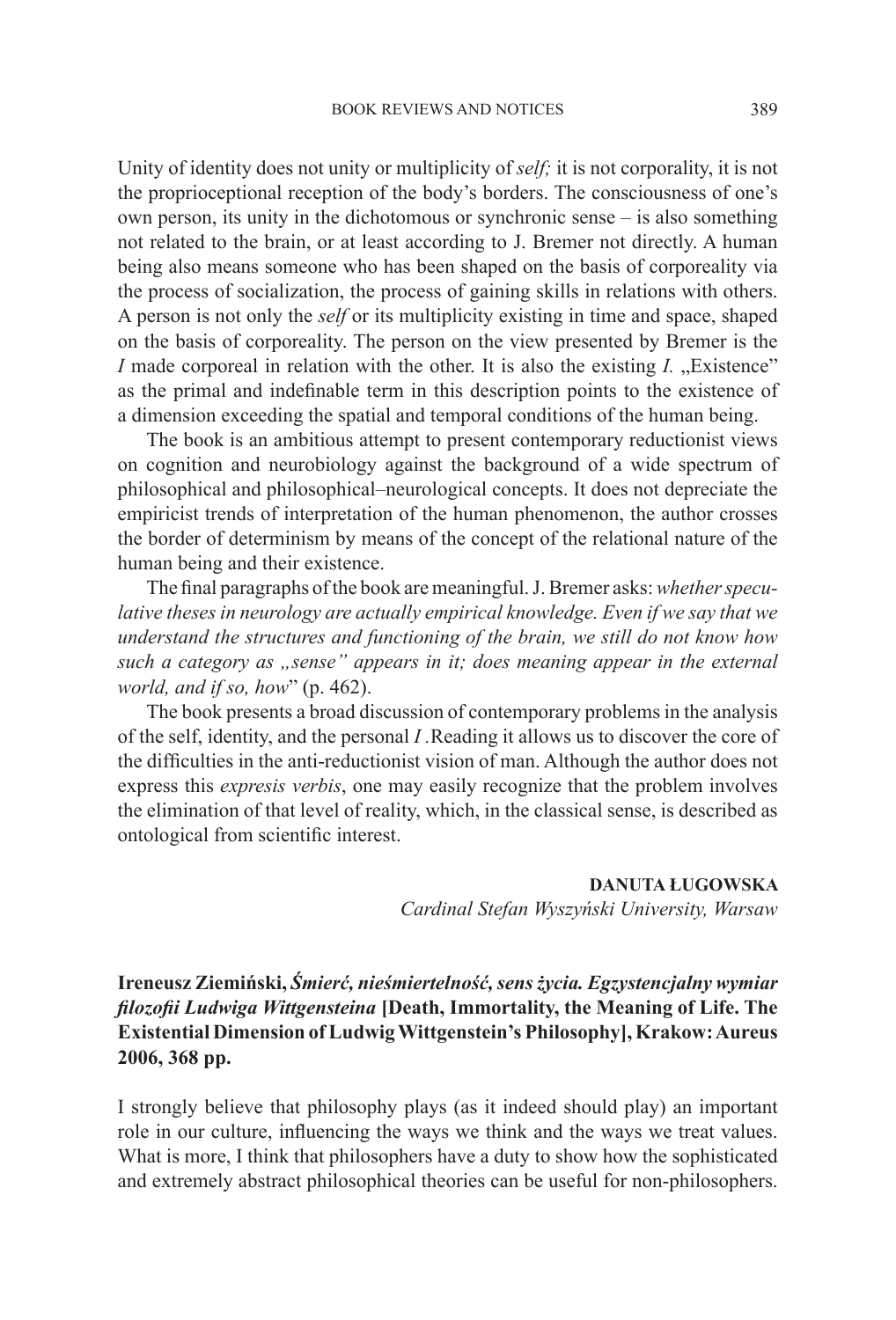This can be achieved in a number of ways, through writing in different registers and styles, and through applying philosophy to a variety of topics. The information age in which we are supposedly living shows a tendency towards escapism when it comes to difficult and disturbing existential matters, including such topics as death and the process of dying or the passing of a human life. It seems that everyone wants to be young and beautiful, and hence not only do we hardly ever talk about death within the sphere of public life, but we also tend to exclude any visual representations of elderly or dying people. In this context I truly admire the philosophical work Ireneusz Ziemiński has done on this issue, both in his previous books and in this one, devoted to the philosophy of Ludwig Wittgenstein.

The author of *Philosophical Investigations* and his philosophy hold a unique place in the history of philosophical writings. Wittgenstein's work, the influence of which reaches far beyond the field of philosophy ( and into such fields as linguistics, psychology, cultural studies and literary criticism), continues to inspire endless commentary and interpretation. It might come as a surprise that an author who published only two pieces of written work during his lifetime remains so intellectually stimulating and so ambiguous. Personally, I believe that the specificity of Wittgenstein's works lies in the fact that we as readers feel that he has something important to say, even if is not fully expounded. Hence, we are struggling to make plain what has been put into such a "foggy" philosophical shape. It is by no means an easy job, as we can see by looking at a large number of philosophical works dealing with Wittgenstein's philosophy. Ziemiński is well-aware of these facts, and yet he is not afraid to try to convince the readers that his own elucidation of Wittgenstein's understanding of the phenomenon of death is not only coherent and reasonable, but can also teach us something about death itself. Ziemiński is a wonderful example of a philosopher who wants to learn something from the author of *Philosophical Investigations*, rather than simply present the one and only correct interpretation of his thoughts (p. 13). I admire this attitude very much, for I find the standard discussions about whose interpretation of Wittgenstein's philosophy is closer to Wittgenstein's own point of view to be cognitively fruitless. Additionally, while the Polish tradition of interpreting Wittgenstein's philosophy concentrates mainly on the logical and metaphysical ideas of *Tractatus logico-philosophicus*, this book, where Wittgenstein's philosophy is looked at mainly from the existential perspective, re-establishes the proper balance of interpretations available in Polish. Since the existential perspective is very much present in the *Philosophical Investigations* themselves its employment by Ziemiński is another undisputable advantage of his book.

It is a great pity, however, that the author does not explain in a more personal mode what motivated him to choose Wittgenstein while writing about death. Are the reasons for doing so purely philosophical (in the sense that Wittgenstein has something important to say in the history of human writings about death)? Or is it simply the beauty of the mysterious style of Wittgenstein's text? Or is it something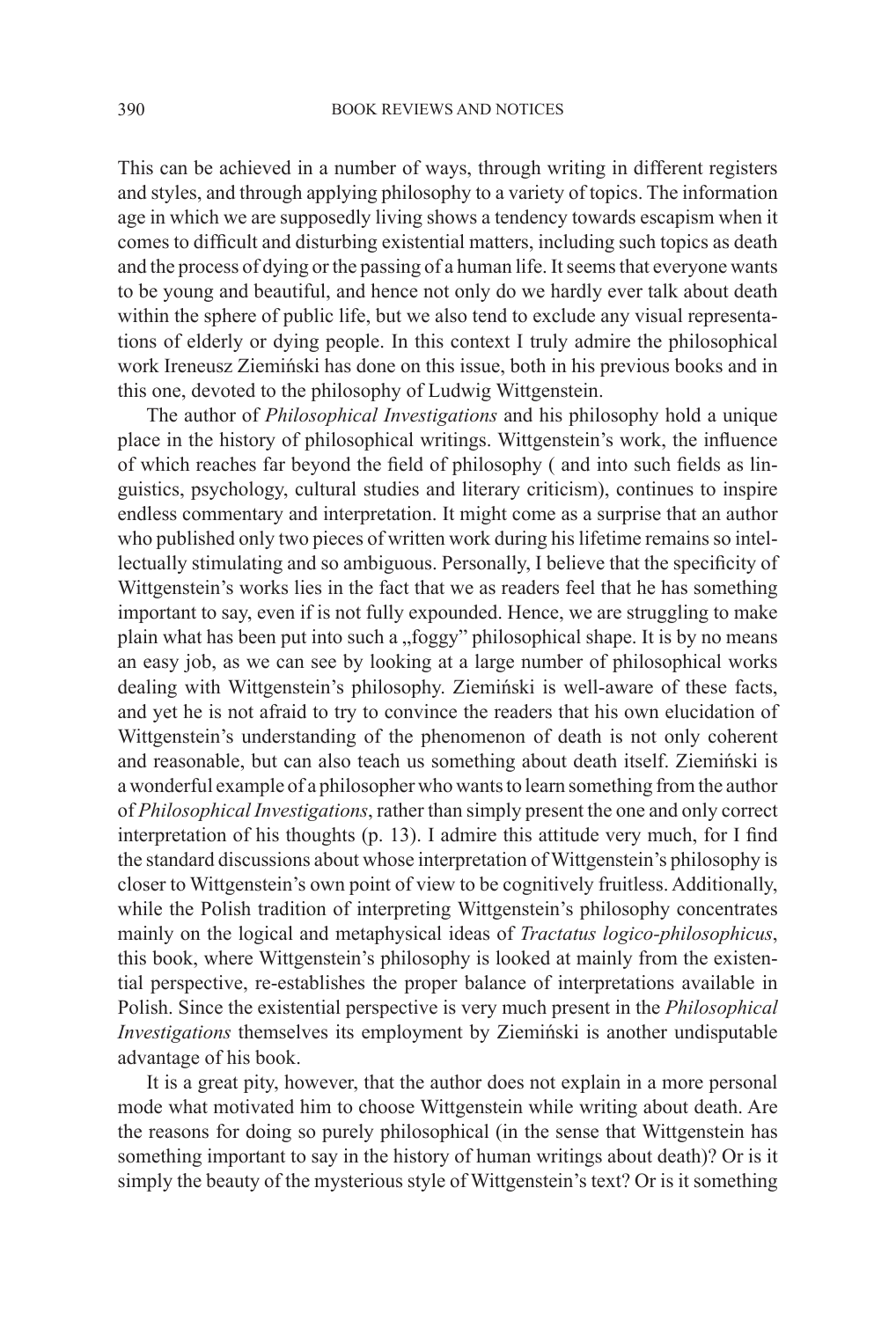else? Maybe it is the attitude toward the phenomenon of death which Zieminski shares with Wittgenstein? This attitude can only be personal when such existential matters as death are considered. It is my firm belief that philosophical writings will lose nothing of their essential content or their coherence of argumentation when enriched with the personal opinions or even feelings of their authors. On the contrary, I think they would become more philosophical in a sense that is close to Wittgenstein's own way of philosophizing ( $\overline{N}$  should be merely the mirror in which my reader sees his own thought with all its distortions and with this help can set it aright", *Big Typescript*, vol. VIII, 226). There is nothing wrong with using Wittgenstein's biography in order to explain some of his philosophical thoughts, since philosophers' biographies and the philosophical content of their works are unavoidably interrelated in many, often very sophisticated, ways. In this sense, I would argue that the biographical aspects are not of lesser value for philosophical reasoning (see p. 277, including note 63). Zieminski openly declares that as a historian of philosophy he is obliged to be neutral and unprejudiced (p. 12), which I find not only impossible to achieve, but also philosophically harmful. He states that the aim of his book is to make a small contribution to the reconstruction of the history of the philosophical problem of death (p. 13), which is, in my opinion, just another name for conducting an interpretation - an interpretation naturally determined by Zieminski's philosophical knowledge, his education, cultural background, his conscious and unconscious attitudes towards Wittgenstein's philosophy, his convictions about how to do philosophy, about what constitutes proper philosophical writing, his personal views on death itself, etc. All this does not make his position neutral, it is full of various values, which I find absolutely exact. This is, however, a topic for a slightly different kind of discussion, which I will postpone for now.

The book is about

Zieminski employs various tools with the aim of establishing what death means for Wittgenstein and what his way is of making this phenomenon reasonable (p. 18). It should be emphasized that Zieminski is not afraid to build a full, detailed and sophisticated interpretation of a given matter on the basis of just a few sentences taken from Wittgenstein's work. This reveals not only the analytic and hermeneutic skills of the author, but also shows how one can be doing philosophy using the ideas of one's brilliant predecessors; and yet be doing philosophy of one's own and for one's own purposes. The book consists of six chapters, an introduction and a conclusion. They are all organized around quotations taken from Wittgenstein's book, which are used as titles of chapters and subchapters. This maneuver not only keeps the argumentation of the book in perspicuous order, but additionally gives the impression that the author is providing his readers with a kind of map which helps them to navigate through the labyrinth of Wittgenstein's considerations about death. Subsequent chapters deal with the following issues: the relation between life and death (Chapter I); the idea of death not being an event in life (Chapter II);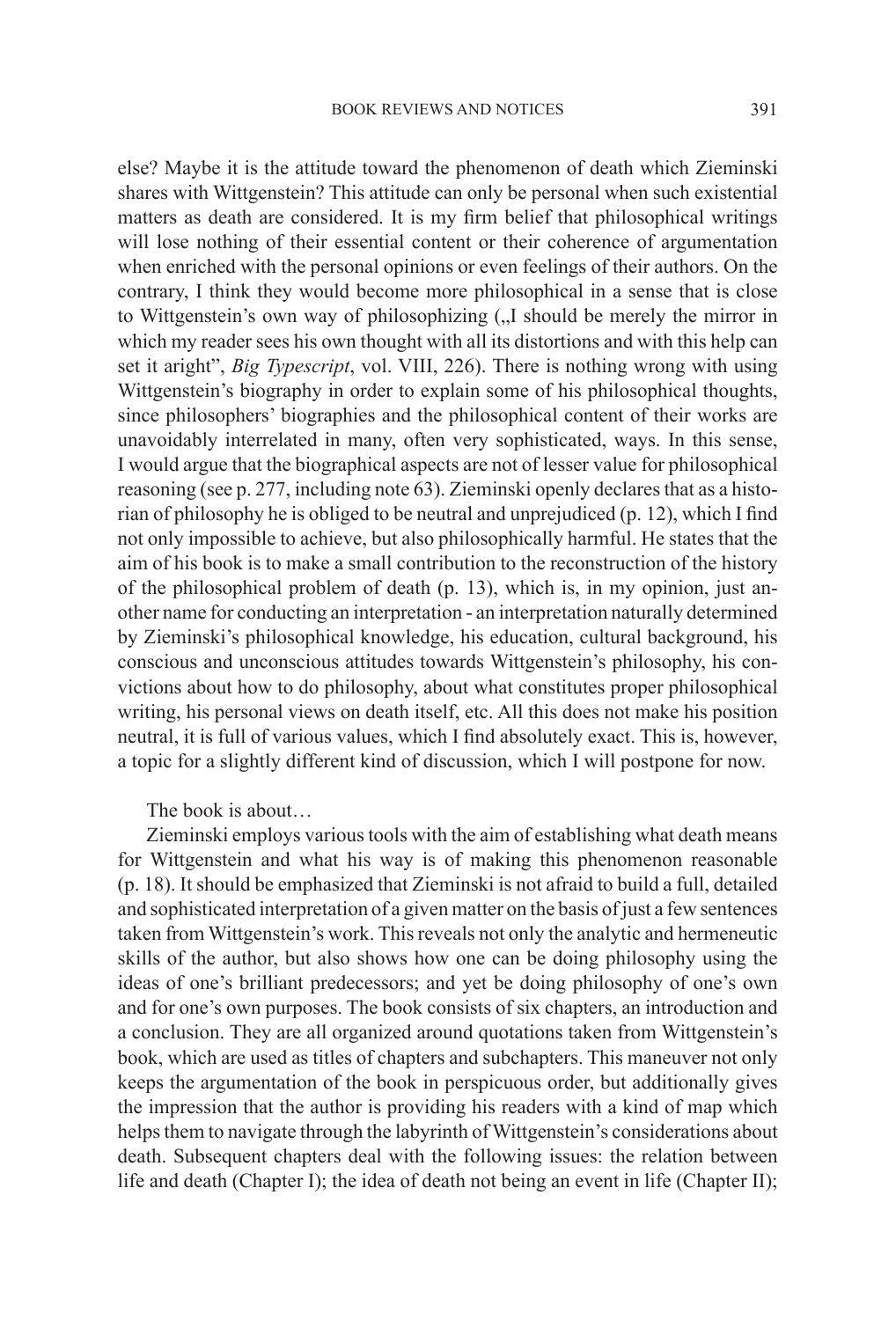understanding eternity as presence (Chapter III); the obligation to live a happy life (Chapter IV); the fear of death as a sign of leading a bad life (Chapter V); suicide as an elementary sin (Chapter VI).

I am not going to summarize the entire contents of the book here, I will just point out some issues which are either crucial for the book as a whole, or which for some reason I found interesting. I use the adjective "interesting" here as a synonym for "philosophically refreshing" or "explanatory" (providing further inspiration for philosophizing).

In the first chapter, the author focuses on Wittgenstein's famous saying: "Tell them I've had a wonderful life" and tries to explicate what it tells us about the way Wittgenstein was preparing for the experience of death and about his attitude towards it. I find the analyses of holiness and of Wittgenstein's understanding of the meaning of life ("be a genius or die!") especially significant. They show the specific mood of Wittgenstein's texts devoted to existential matters, as well as his constant life-and-death struggle to lead a good life, a struggle present also while he was writing texts in logic and philosophy. This ethical drift is repeatedly mentioned by Zieminski throughout the whole book, and rightly so.

The second chapter deals with the old, philosophically weighty and existentially crucial problem of the status of death ( from the perspective of the transcendental subject). Is death an event which cannot be described (p. 75), for while there is death, there is nothing (p. 77)? What does it mean to say that the notion of my own death is without sense (p. 83)? How to understand Wittgenstein's claim that death is axiologically and existentially the most valid nonsense (p. 90)?

The third chapter is organized around the problem of eternity and eternal life, and their relation to human earthly life. Zieminski is trying to explicate what these notions mean for Wittgenstein himself (p. 114). His considerations lead to the interesting and surprising conclusion that it is impossible to give any content to the notion of eternal life (p. 119). If we can obtain eternal life at all, it can only be possible here, during our present life  $(p. 147)$ , and the very notion of  $\mathcal{L}$  eternal life" has to be treated as a great metaphor (p. 156). Eternal life seems possible only when we change our attitude toward our earthly life and toward temporal categories (p. 167). It follows that for temporal human life there is no death, which is the Wittgensteinian way of deleting the problem of death as such (p. 163).

Chapter four can be interpreted as a kind of call to live happily! Happiness is understood here as a way of living which will permit us to escapee the power of time (p. 215), and as such it is an objective notion. I have to admit that I am not sure what kind of objectivity the author has in mind here. The book claims that although happiness is subjectively experienced by the subject, it is objective as a given way of existence achieved by the man (p. 219). Is this way independent of the cognitive capacities of human beings, their symbolic and cultural background, and the history of their form of life? Is it the same for all people? Who is going to decide which way is right? It is a pity that Zieminski does not explain this fascinat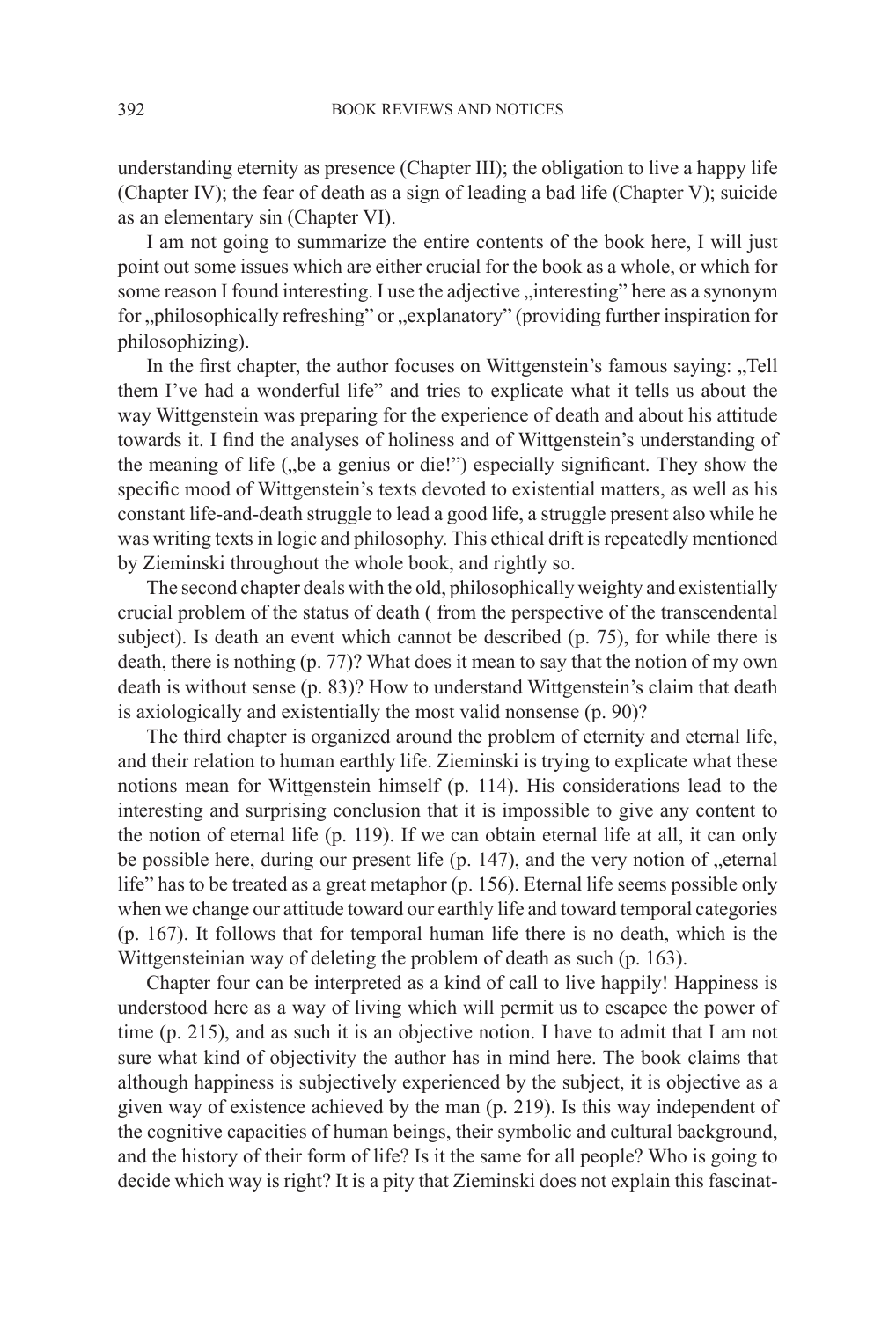ing issue in more detail. Finally, according to Wittgenstein the aim of human life is to maintain being (existence) (*zachować byt*) (pp. 240-241), i.e. to achieve the absolute fullness of being (p. 245). It seems that the crucial matter here would be to ask what this aim means practically, in the context of daily life? Are we able to provide an example of such an existence? Zieminski admits that Wittgensteinian ethics is formal and not material (note 104, p. 252), but he makes no further comments on the subject. Yet we as readers are left with a number of weighty questions: Is such a ethics useful for concrete human beings, who are, after all, 'material' (by the way this question is particularly valid in the context of Wittgenstein's late philosophy)? Is it truly the case that all ethical discussions have to end with a dispute over absolute good and evil (p. 315, 333)? And must this dispute, as it often does, lead to a philosophical stalemate ?

In chapter five Zieminski considers the phenomenon of the fear of death, which is believed to be an indication of a bad life. In accordance with Wittgenstein's attitude toward praxis, a bad life is not the result of any epistemological or cognitive mistakes, but rather of an improper attitude toward life on the part of the subject. Specifically, this refers to an inconsistency with the subject's nature, though it is not clear from the text what exactly this nature is  $(p. 265-266)$ . Here, an unhappy life is defined in the most abstract way, as a life in which the subject does not fulfill their destiny, which is to be a subject as subject (p. 268). We can find out if someone's life is happy, by checking if he or she is afraid of death. Those who are not afraid of death have managed to lead real eternal lives (p. 295).

Chapter six is devoted to the problem of suicide, which is treated as an elementary sin. Since the aim of human (subject's) life is to continue human existence (being), committing suicide radically and irremediably destroys the subject (p. 328), and as such has to be understood as an absolute evil. Additionally, since the subject constitutes its own world, destroying it equals destroying this world, which is a metaphysical sin (p. 329).

## A few detailed remarks

The amount of references to the relevant literature, throughout the book, is very impressive. One can treat the information given in the notes as a guidebook to both Wittgenstein's biography and Wittgenstein's bibliography. I admire the author and his competence in dealing with so many different texts on Wittgenstein's philosophy. What is more, Zieminski places a lot of curiosities in the notes, which makes the book even more interesting and vivid, which I find crucial in the case of philosophical books. Let me also mention that there are many useful and interesting analyses of basic Wittgensteinian notions, including some remarks concerning translation both from German to English and from German to Polish (see for example p. 77).

There are several places where the author stresses that Wittgenstein was treated by some of his pupils and friends as a prophet (p. 21); a philosophy guru (p. 12),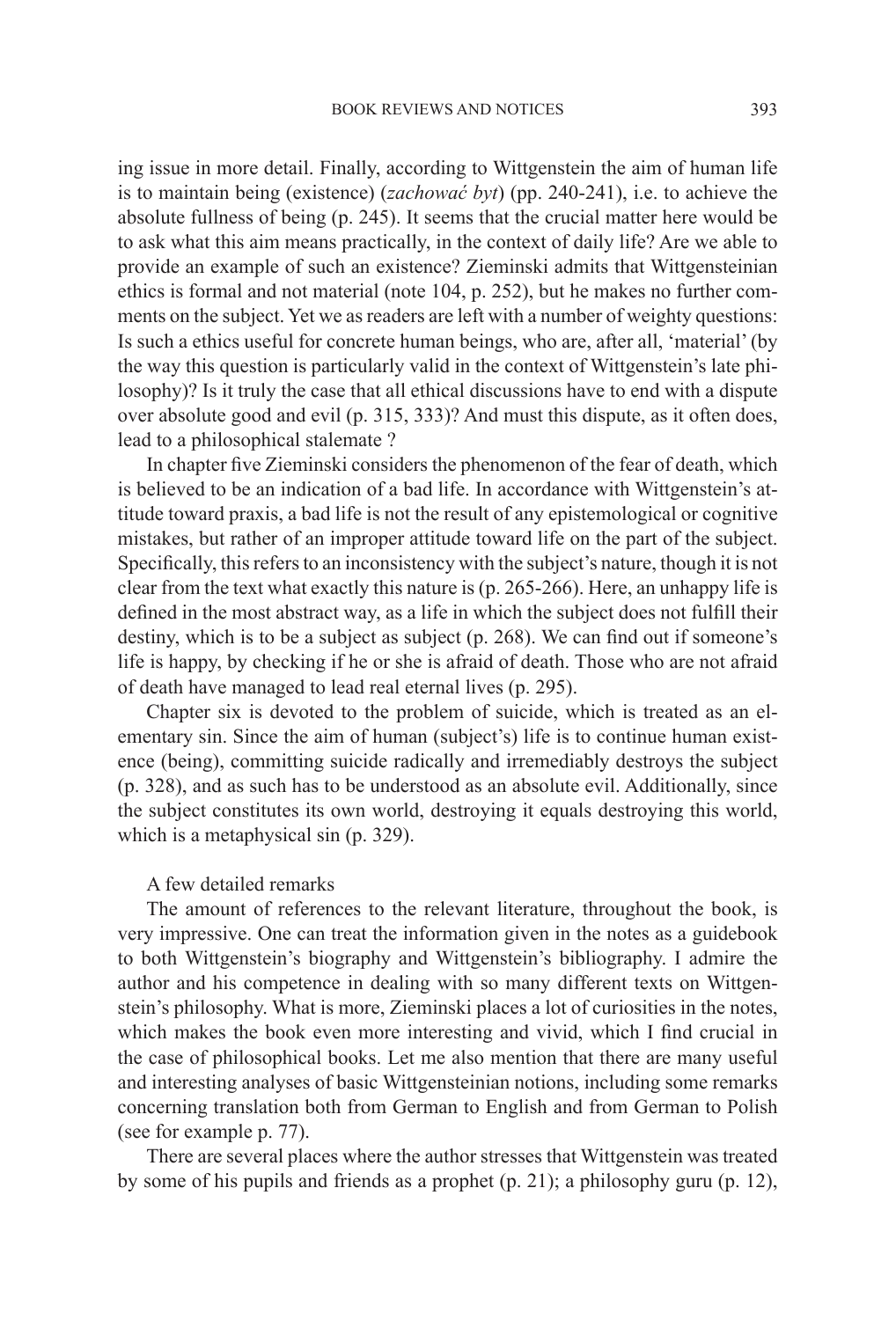etc., and, as an impatient reader who was once upon a time fascinated by Wittgenstein's philosophy, I cannot help but make a small comment here. It is clear for me that Wittgenstein fascinated people in Cambridge because of his anti-academic attitude towards doing philosophy and towards the professional academic life. Among many similar figures, whose training and subsequent work restricted them to fulfilling academic duties, he stood out as an example of a man who actually lived a philosophical life. It is worth mentioning here that if Wittgenstein were working at a university nowadays, he would be quickly dismissed because of the miserable number of his publications (following the golden rule of the university life: publish or perish!).

I can only raise an objection to the fact that Zieminski puts in notes nearly all the remarks concerning the philosophical insight (revelation) connected with philosophical work (for example: note 8, p. 21, note 40, p. 32). In a certain way this suggests that philosophically it is not so important, or is only related to Wittgenstein's life and not so much to his thoughts. I believe that the very fact that Wittgenstein attached some weight to the role of certain personal experiences which simply could not be explained by science, or by the philosophy of his day, shows he was ahead of his time. This partly explains why his thought is so inspiring, for example for contemporary theories of the cognitive subject ( the embodied and enactive approaches).

With a view to my own philosophical attitudes and specific sensitivity, I am forced to note two other marginal points. Firstly, Zieminski sometimes describes the human being in a dualistic way ( biological organism and consciousness, p. 53) as if this dualistic construction was unquestionable and obvious. However, it is not, and it seems to me that almost the whole force of contemporary research on the cognitive subject and in philosophical anthropology is applied in order to treat the human being as a certain totality, a bodily organized wholeness, which cannot be easily divided into a biological and a transcendental part, hence I would be more careful here. Secondly, at a certain point he admits that the interpretation of the word ", death" as a public metaphor is not an adequate reading of Wittgenstein's view, because the public forms of discourse are not able to reveal the essence of death (p. 93). How can one, who only wants to make a first step in the reconstruction of Wittgenstein thoughts on death (see the declaration in the introduction), be so sure what is adequate and what is not in this case? Either the aim of the book is halfhearted or Zieminski applied improper categories here. What is more, it seems to me that one can claim that the public linguistic discourse is all we have in talking about the truth, but the essence (in a non-traditionally philosophical sense) of death lies in the fact that it is above all a personal experience.

While reading others we are faced with another idiolect, which can enrich our own language, can surprise us or even give us some insight into our thoughts through its specific beauty. I have benefited a lot from Zieminski's language. It is clear, easy to follow in reading, beautifully balanced between philosophical jargon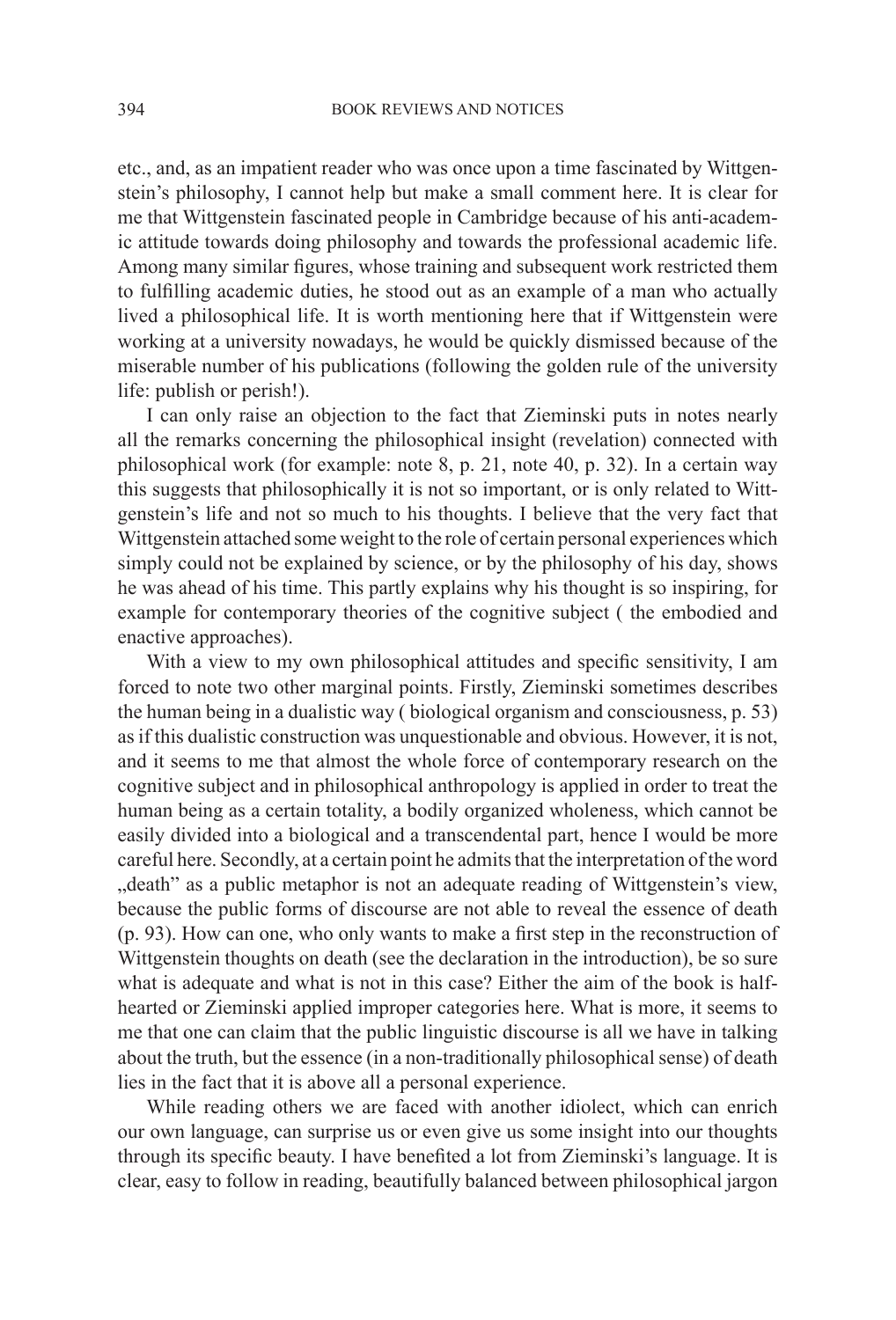and everyday speech. From time to time, however, one misses a more poetic tone, more personal and emotional attitudes while talking about existential problems, which could revitalize the style of the book. For example, following an old academic habit, Zieminski stubbornly uses the first person plural –  $\alpha$ we" – when referring to his views, which becomes annoying for me, taking into account the content of the book. Moreover, such phrases as  $\alpha$ , obligacia" (p.21) or  $\alpha$  precyzacia" (pp. 102, 213) hurt the ears of readers (even if they are technical terms). Let me quickly add that, luckily, they are very rare, and so are typographical errors (p. 145, 201, 241), which is quite unusual in publishing today.

Zieminski has managed to write a book about death which presents high quality philosophical analysis, and expresses it in an appropriate language. There is something in the style of the whole book which makes the reader sit down, slow down, reflect on his own life and its destination- death. I hope that a lot of people will benefit from reading the book, both in the philosophical and personal dimension.

## **ALEKSANDRA DERRA**

*Nicolaus Copernicus University, Toruń*

## **Hilarion Alfeyev,** *The Holy Mystery of the Church. Introduction to the history and problems in the debates on the onomatodoxy***, Saint Petersburg: Oleb Abyshko Edition 2007, 910 pp.**

No doubt, the book by the Bishop of Vienna and Austria, Hilarion Alfeyev, does not need any special recommendation. The first publication of *The Holy Mystery of the Church* appeared in 2002. This book, for which Bishop Hilarion received a Macaries prize, is considered to be a classic work on the debates concerning the onomatodoxy,. The second edition (amended and supplemented) was published in 2007 in the series "The Library of Christian Thought. An Investigation".

Bishop Hilarion is known as the author of many research works on the Fathers of the Church and on Orthodox doctrine and tradition. He has also edited an anthology *Debates on the name of God. Archival materials 1912-1918*. In *The Holy Mystery of the Church*, which we recommend to readers, Bishop Hilarion explores deeply the debates concerning the onomatodoxy, concerning the nature and the worship of the name of God, namely: whether it is only a sign of, or a real expression of the essence of God. The author mentions that the title of his book refers to the Letter of Fr. Paul Florensky to I. Shchedrov from 13.05.1913, in which Florensky called the onomatodoxy  $\mu$ , the ancient holy mystery of the Church" (p. 10).

The book consists of three parts; with each of them divided into chapters. In the first part "The Pre-history of the Debates on the Onomatodoxy. The Name of God in the Holy Scripture and the Tradition of the Church", Bishop Hilarion examines the issue of the worship of the name of God in the Old and in the New